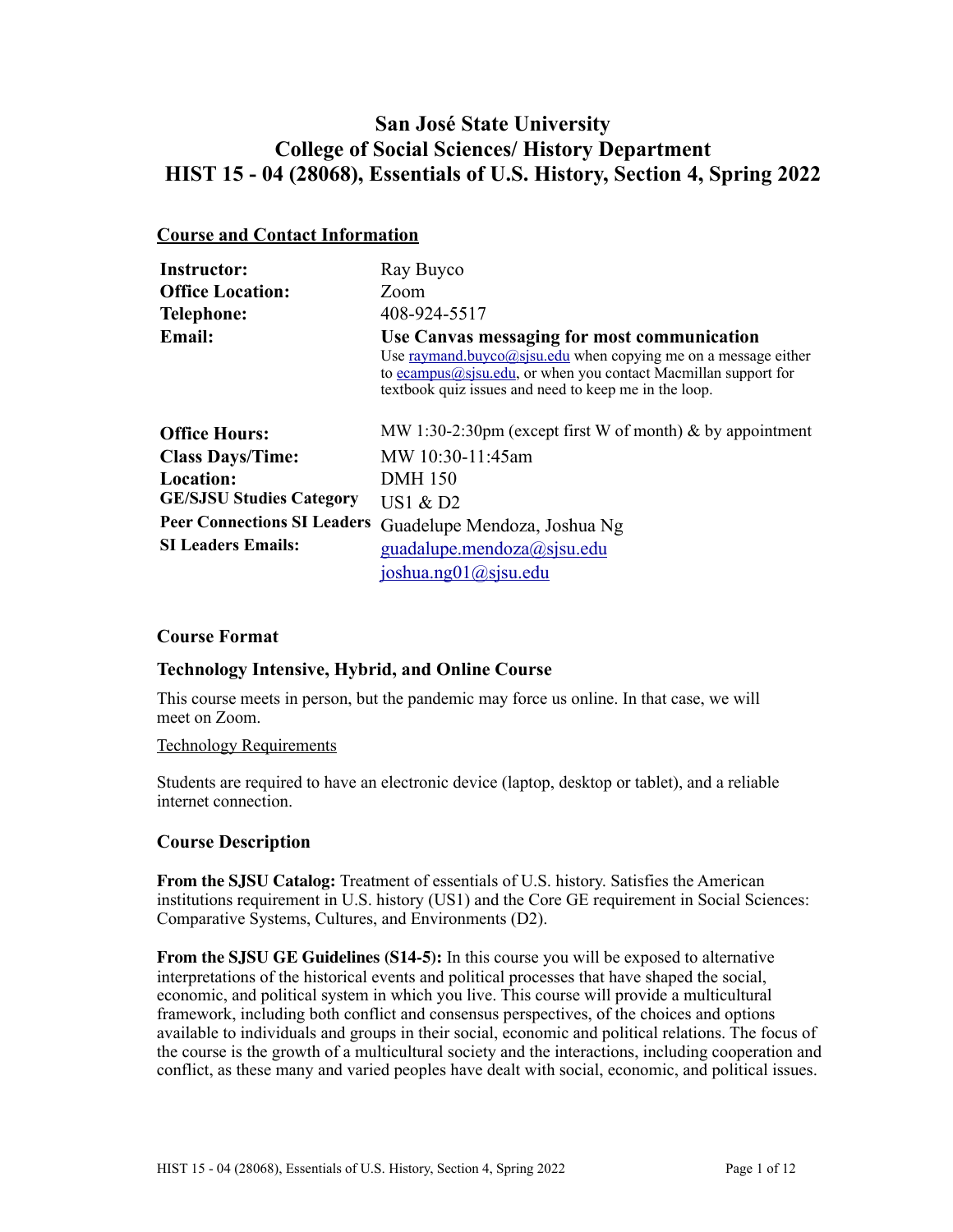### **Learning Outcomes and Course Goals**

#### **GE Learning Outcomes (GELO):**

Upon successful completion of this course, students will be able to:

1. GELO 1 (US1): Describe the principal events, developments, ideas, politics, and international relations in all the territories now in the United States from the beginnings of this society until the present. While considering these topics, students will be asked to analyze certain subtopics. Assessed by multiple-choice and essay exams, and written analyses on primary sources followed up with online and in-class discussions.

2. GELO 2 (D2): Place contemporary developments in cultural, historical, environmental, and spatial contexts. Assessed by written analyses on primary sources, and quizzes on the reading.

3. GELO 3 (D2): Identify the dynamics of ethnic, cultural, gender/sexual, age-based, class, regional, national, transnational, and global identities and the similarities, differences, linkages, and interactions between them. Assessed by written analyses on primary sources, online and in-class discussions, and multiple-choice and essay exams.

4. GELO 4 (D2): Evaluate social science information, draw on different points of view, and formulate applications appropriate to contemporary social issues. Assessed by written analyses on primary sources, book activity, quizzes on the reading, multiple-choice and essay exams.

5. GELO 5 (D2): Compare and contrast two or more ethnic groups, cultures, regions, nations, or social systems in the context of U.S. history. Assessed by written analyses on primary sources, quizzes on the reading. online and in-class discussions, and multiplechoice and essay exams.

#### **Course Learning Outcomes (CLO)**

Upon successful completion of this course, students will be able to:

1. CLO 1: Distinguish between primary and secondary materials and decide when to use each. Assessed by written analyses on primary sources, and in-class activity.

2. CLO 2: Develop a methodological practice of sifting, analyzing, ordering, synthesizing, and interpreting evidence. Assessed by written analyses on primary sources, online and in-class discussions, and multiple-choice and essay exams.

3. CLO 3: Identify and summarize other scholars' historical arguments. Assessed by inclass polls, quizzes on the reading, and multiple-choice and essay exams.

4. CLO 4: Apply historical knowledge and analysis to contribute to contemporary social dialogue. Assessed by in-class polls, written analyses on primary sources, and class activities.

5. CLO 5: Generate a historical argument that is reasoned and based on historical evidence selected, arranged, and analyzed. Assessed by written analyses on primary sources and multiple-choice and essay exams.

6. CLO 6: Read the history text, study and take notes and then apply the knowledge in class. Assessed by in-class activities, multiple-choice and essay exams.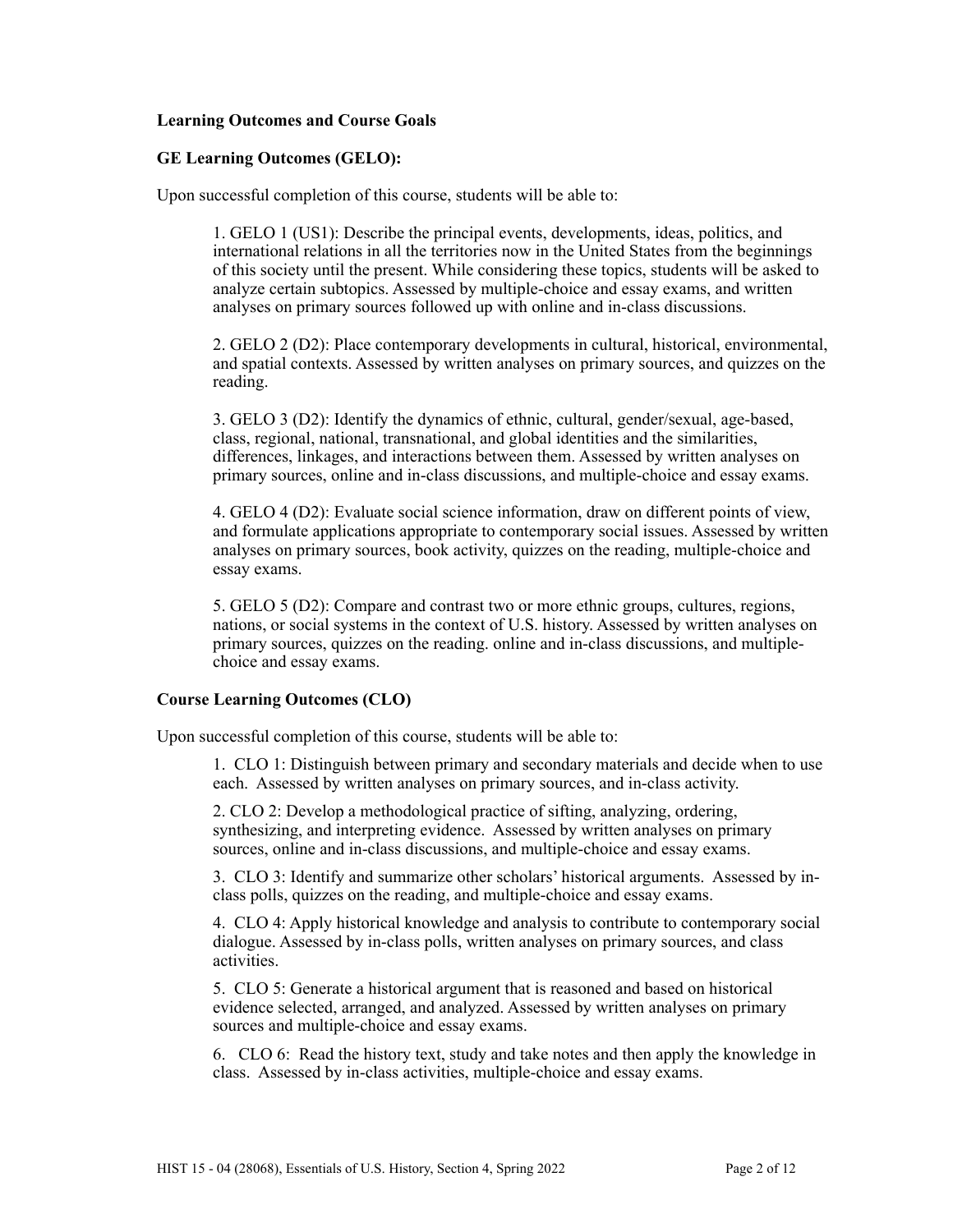# **Course Goals**

CG1: Courses in American Institutions should meet one or more of the following requirements: U.S. History, U.S. Constitution, and California Government. Students enrolled in these courses should be exposed to alternative interpretations of the historical events and political processes that have shaped the social, economic, and political systems in which they live.

CG2: Courses in American Institutions will provide a multicultural framework, including both conflict and consensus perspectives, of the choices and options available to individuals and groups in their social, economic, and political relations. The focus of the courses is the growth of a multicultural society and the interactions, including cooperation and conflict, as these many and varied peoples have dealt with social, economic, and political issues.

CG3: Social Science sources should increase the student's understanding of human behavior and social interaction in the context of value systems, economic structures, political institutions, social groups, and natural environments.

# **Required Texts/Readings**

# **Textbook**

Required: Rebecca Edwards; Eric Hinderaker; Robert O. Self; James A. Henretta, *LaunchPad for America's Histor*y (Six Months Access) 10E, ISBN-9781319305215. You will access quizzes and other homework through Canvas. \*\*Use the same log in email and password you use for Canvas when you create your Launchpad account.

(Available in the Spartan Bookstore)

# **Other Required Readings (Available in the Spartan Bookstore)**

Douglass, Frederick, *Narrative of the Life of Frederick Douglass, An American Slave*, 3nd ed., (Boston: Bedford/St. Martin's, 2003), ISBN: 9781319048891

Moody, Anne, *Coming of Age in Mississippi,* (New York: Random House, 1992), ISBN: 9780440314882

(Available in the Spartan Bookstore)

# **Other equipment / material requirements**

You will need access to a computer, iPad or other device and a good connection to the internet to complete the weekly homework assignments on Canvas.

# **Course Requirements and Assignments**

SJSU classes are designed such that in order to be successful, it is expected that students will spend a minimum of forty-five hours for each unit of credit (normally three hours per unit per week), including preparing for class, participating in course activities, completing assignments, and so on. More details about student workload can be found in [University Policy S12-3](http://www.sjsu.edu/senate/docs/S12-3.pdf) at [http://](http://www.sjsu.edu/senate/docs/S12-3.pdf) [www.sjsu.edu/senate/docs/S12-3.pdf.](http://www.sjsu.edu/senate/docs/S12-3.pdf)

NOTE that University policy F69-24 at <http://www.sjsu.edu/senate/docs/F69-24.pdf>states that "Students should attend all meetings of their classes, not only because they are responsible for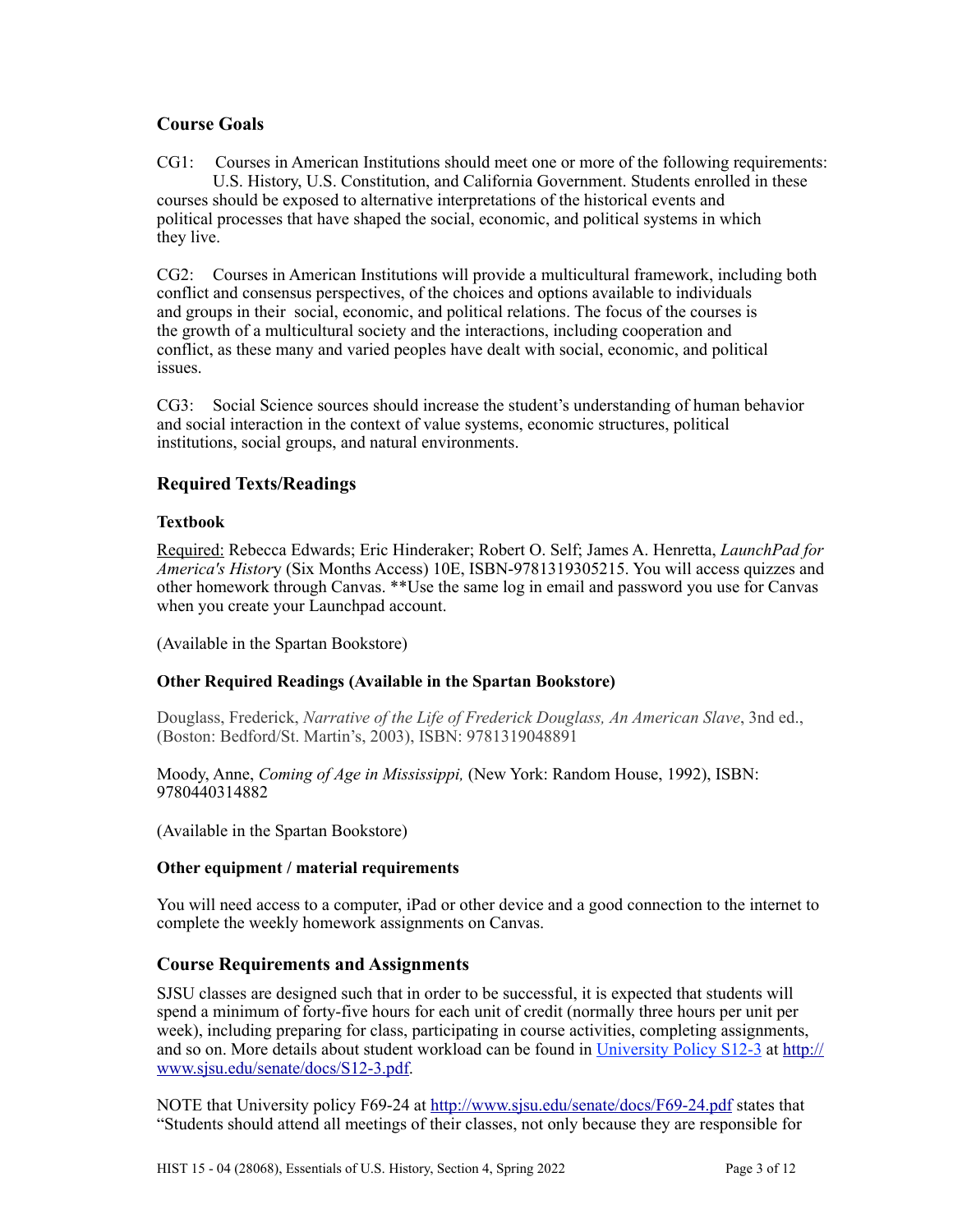material discussed therein, but because active participation is frequently essential to insure maximum benefit for all members of the class. Attendance per se shall not be used as a criterion for grading."

# **1.) Honesty Agreement:**

Students must review and sign an honesty agreement before they can participate in this course.

# **2.) In-Class Lecture Quizzes (10% of grade):**

Open note, timed multiple choice quizzes, focusing on themes covered in lecture and discussion, given regularly sometime during class. Students will be allowed to use their own handwritten class notes, but will not be allowed to surf the web. \*\*\*These quizzes must only be taken while physically present in class. *Taking the quizzes without being physically present will be considered academic dishonesty.*

# **3.) Midterm & Final\* Exams (40% of grade):**

Essay questions focusing on themes covered in lecture and discussion.

The midterm and final exams will be conducted in-class during a specified date and time (see course schedule), and students will be allowed to use one page, front and back, of their own handwritten notes only. You will turn in these notes along with your exam.

\*Final Exam is not cumulative except for the cumulative essay question, and that will satisfy the following requirement:

*"*Faculty members are required to have a culminating activity for their courses, which can include a final examination, a final research paper or project, a final creative work or performance, a final portfolio of work, or other appropriate assignment."

# \***\*Protocol on in-class Exams:**

1.) Bring a clean, greenbook to the exam and give it to the professor.

2.) Put all your electronic devices (phone, tablet, computer, apple watch, cameras etc.) in your backpack. Put everything else in your backpack except your writing instrument, and one page of handwritten notes.

3.) Leave your backpack in the front of the classroom.

4.) Collect the exam and a greenbook from the professor and sit down to take the exams.

If the Pandemic forces us online, we will use Lockdown Browser w/webcam.

# \*\*\***Preparing for quizzes & exams:**

- 1) Review notes from lectures after every class and weekly
- 2) Go to SI Sessions regularly (optional, but highly recommended)
- 3) Think about broader issues and connections between all of the material covered in the course.
- 4) Condense your notes to one hand written page, front and back, the weekend before the exams.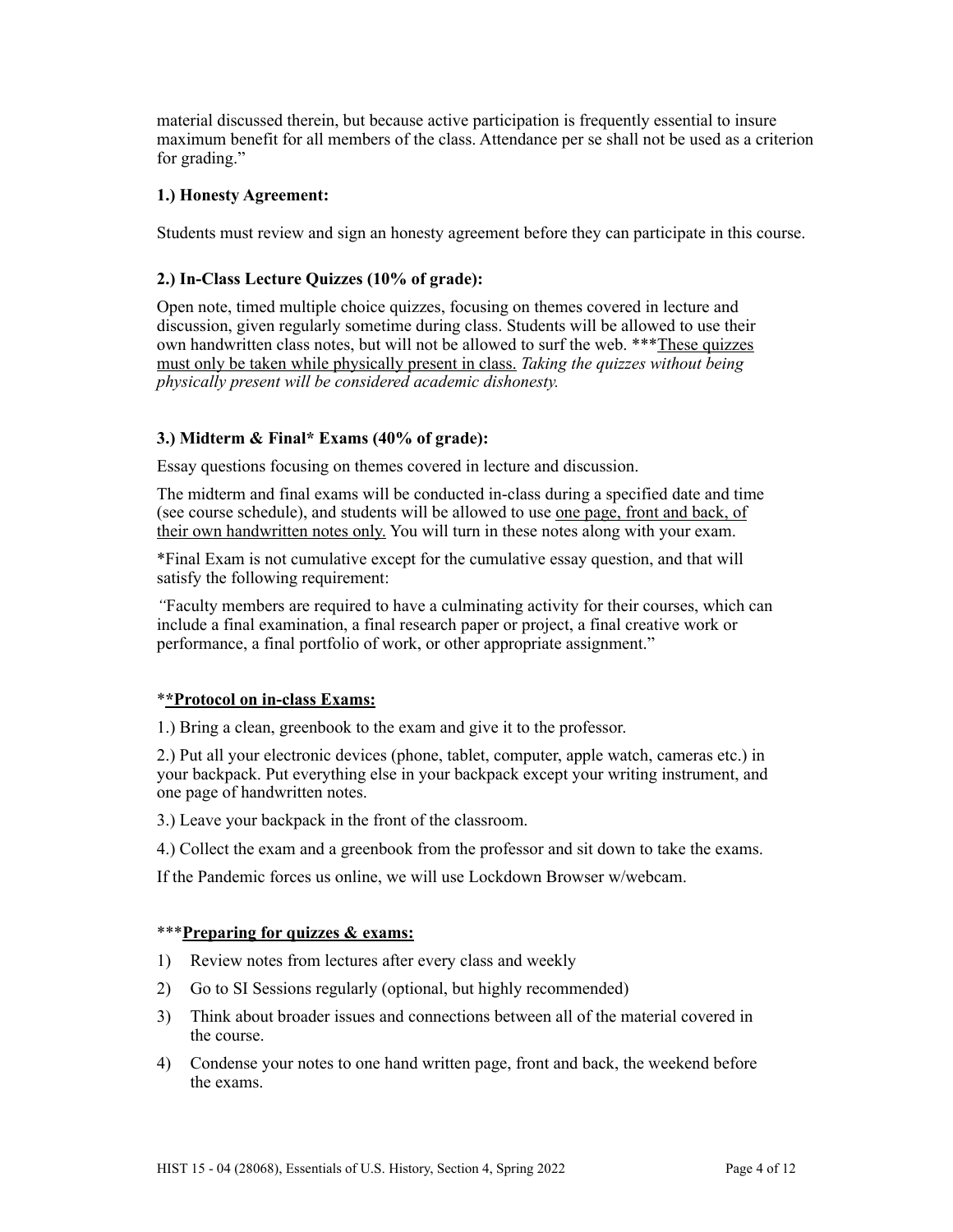# **3.) Semester Paper (15% of grade):**

Paper: Students will write a 3-4 page history paper, using at least two primary sources (documents) either from our online reader (found in the ebook), *Narrative of the Life of Frederick Douglass* or *Coming of Age in Mississippi* (counts as one each) or other relevant primary sources. Question on the definition of a primary source? **[https://](https://www.thesaurus.com/e/writing/primary-source-vs-secondary-source/?itm_source=parsely-api) [www.thesaurus.com/e/writing/primary-source-vs-secondary-source/?](https://www.thesaurus.com/e/writing/primary-source-vs-secondary-source/?itm_source=parsely-api) [itm\\_source=parsely-api](https://www.thesaurus.com/e/writing/primary-source-vs-secondary-source/?itm_source=parsely-api)**

*No secondary sources are to be used*. The goal is to analyze your selected primary sources individually and collectively, and then write an argument and historical narrative based on that analysis.

### **4.) Chapter Reading, Primary Source Reading and All Assigned Online Quizzes (20% of grade):**

You should come to class having done all the assigned Textbook chapter and Macmillan Launchpad quizzes by the due date.

Read the weekly assigned primary sources and take the associated Macmillan quizzes by the due date. Be prepare to answer discussion questions at the end of the sources in class. The purpose of this assignment is to prepare you for discussion.

Note: You cannot make up a quiz, so be sure you complete it on time.

### **5.) In-class Activities and Canvas Discussions and Quizzes and Homework on**  *Narrative of the Life of Frederick Douglass, An American Slave* **&** *Coming of Age in Mississippi* **(15%):**

There are regular discussions on Canvas that you will be required to participate in. We will also have discussions in class. Expressing your take and analysis on the material will help you in terms of having a complete understanding the material. You will also aid to the collective understanding of the material.

Take advantage of opportunities to participate. Here are excellent ways of contributing to the class: listening carefully to others, sharing your ideas, asking questions, responding to others' thoughts, participating in small group activities.

You will submit ten discussion "questions and observations" for each of the books (canvas) participate in online discussions on Canvas.

*The quizzes for the two books will be in-class, and are closed book*, closed notes (see class schedule). \*\*\*These quizzes must only be taken while physically present in class. *Taking the quizzes without being physically present will be considered academic dishonesty.*

Being unprepared to discuss the book will further damage your participation and exam grades.

\*\*\*Note on Missing Scheduled Exams: A valid, documented excuse, is required to make up quizzes and exams. For example, if sick, a doctor's note is required. Excuses for required academic or athletic events that interfere with classwork or exams must be authorized by an administrator or an appropriate counselor or faculty member in writing, well in advance.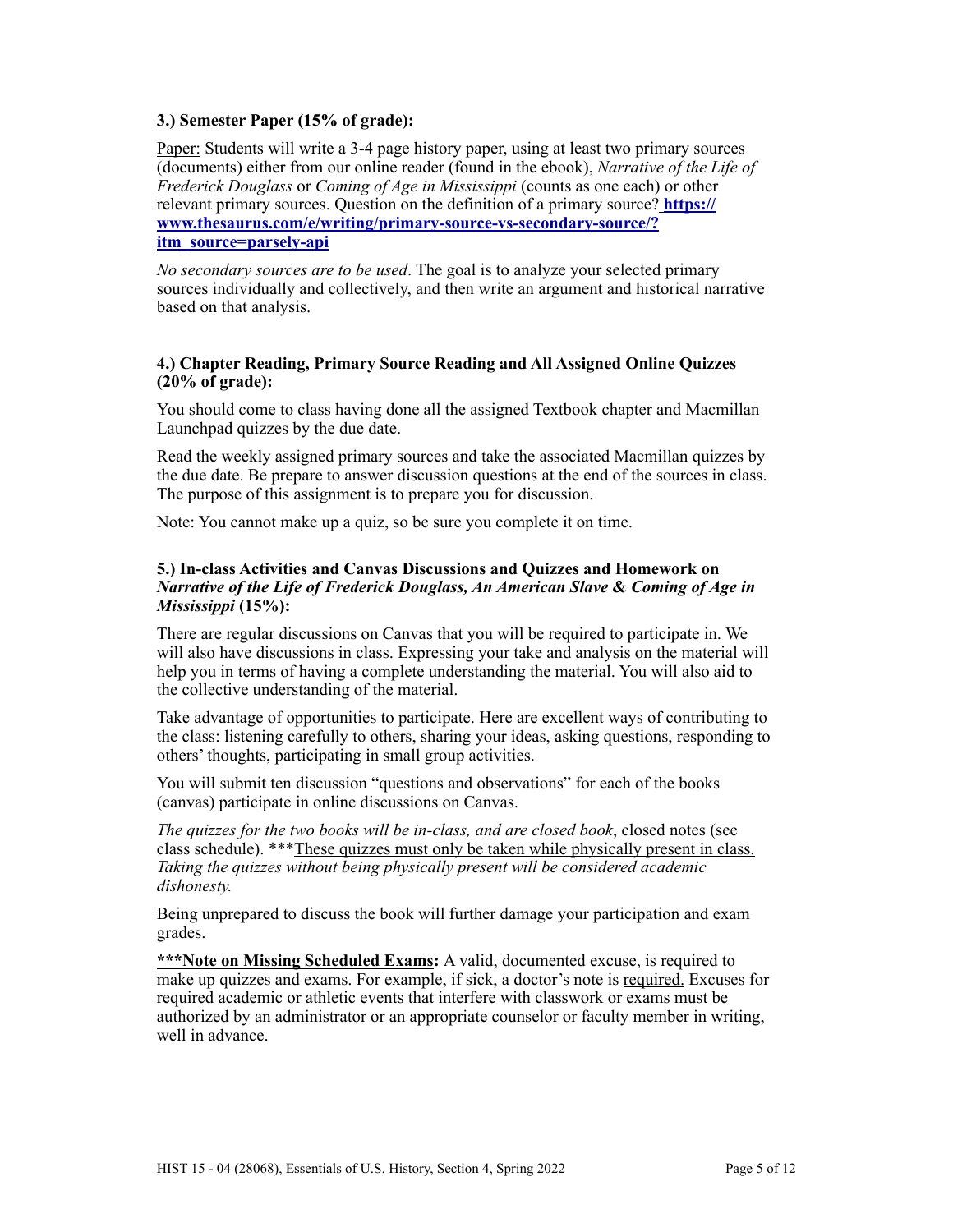# **Final Examination or Evaluation**

Final Exam is not cumulative except for the cumulative essay question, and that will satisfy the following requirement:

University policy S17-1

"Faculty members are required to have a culminating activity for their courses, which can include a final examination, a final research paper or project, a final creative work or performance, a final portfolio of work, or other appropriate assignment."

#### Academic Dishonesty

Students who are suspected of cheating during an exam or quiz will be referred to the Student Conduct and Ethical Development office and depending on the severity of the conduct, will receive a zero on the assignment or a grade of F in the course. Grade Forgiveness does not apply to courses for which the original grade was the result of a finding of academic dishonesty.

#### **Grading Policy**

Grading will be A-F. Final course grades will be assigned based on the following scale; grades below 60% will be considered failing ("F"):<br>A plus =  $98 - 100\%$ B plus =  $88 - 89.9\%$  C plus =  $78 - 79.9\%$  D plus =  $68 - 69.9\%$  $A = 92 - 97.9\%$  B =  $82 - 87.9\%$  C =  $72 - 77.9\%$  D =  $62 - 67.9\%$ A minus =  $90 - 91.9\%$  B minus =  $80 - 81.9\%$  C minus =  $70 - 71.9\%$  D minus =  $60 - 61.9\%$ 

# Grade Symbols and Values:

A plus: 4.0; A: 4.0; A minus: 3.7; B plus: 3.3; B: 3.0; B minus: 2.7; C plus: 2.3; C: 2.0; C minus: 1.7; D plus: 1.3; D: 1.0; D minus: .7; F: 0

**\*Caution:** Canvas grades can be misleading until the very end of the semester as the final, the last Macmillan grade sync, in-class Activities, and other assignment grades need to be factored in. Feel free to come to office hours or make an appointment to discuss your progress in this course.

**\*\*Note:** Under certain circumstances, and regardless of the percentage points listed above, a student's contributions and academic curiosity (or lack thereof) may influence that student's final grade beyond the listed scope. In other words, students who do not come to class and regularly participate in discussions may find their final grade significantly reduced to reflect the full scope of class involvement. An "A" grade requires more than good test-taking and essay-writing.

#### Grade Checks

In general, you should keep track of your own grade by checking Canvas, and/or keeping your returned assignments, noting the scores, and using the course grading breakdown listed above. If you need formal verification of your grade (for paperwork associated with a scholarship, student organization, etc.), you should Canvas message me at least 24 hours ahead of time to let me know you'll be bringing grade check paperwork to class or to office hours or to make an appointment. If you ask me in class with no advance notice, I will not be able to provide a grade estimate for you. In general I do not discuss grades by email; I prefer discussing grades during office hours or by appointment.

We can discuss specific questions/concerns about assignment/exam grades on Canvas by Canvas message, but it is always better to meet on Zoom.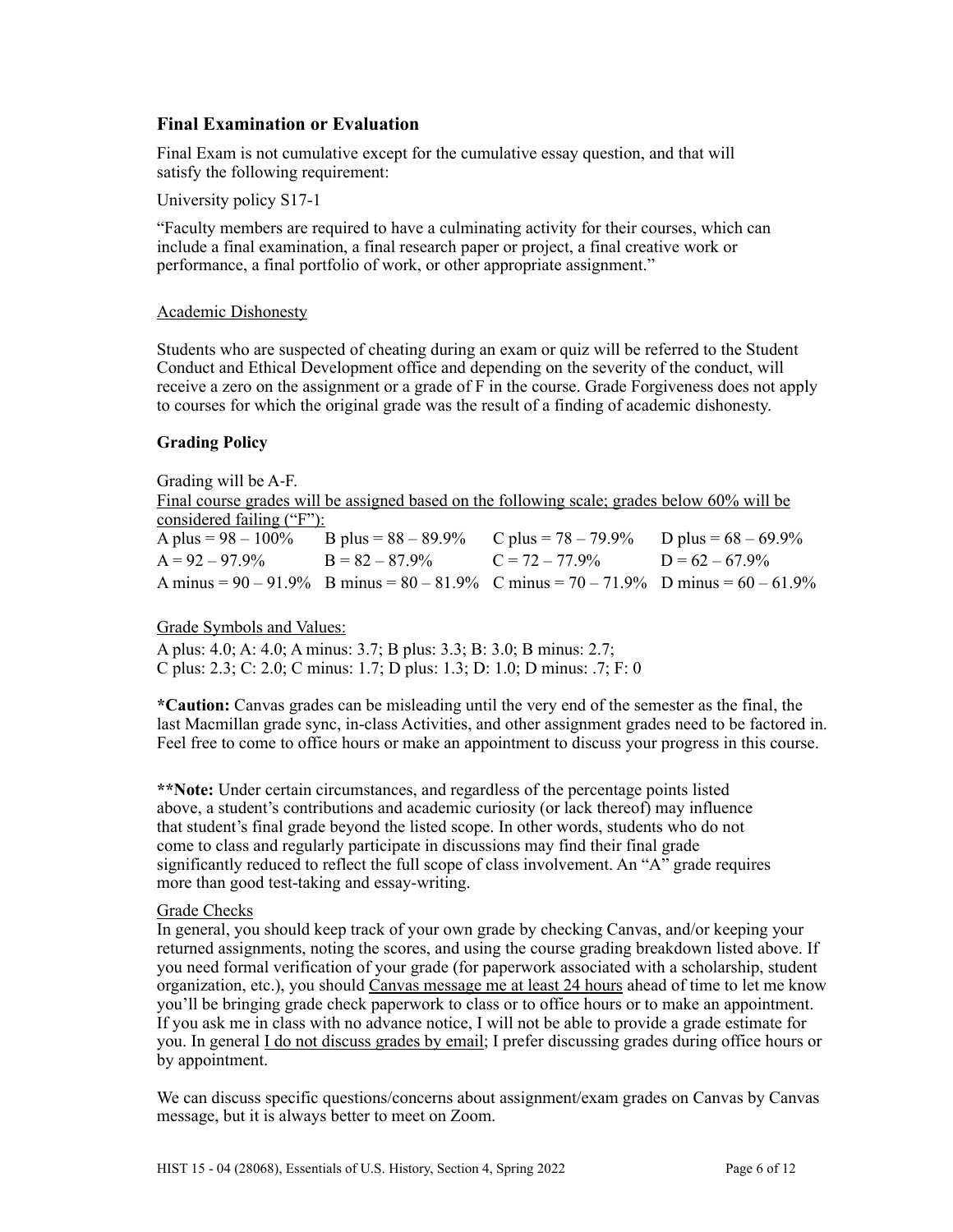Contact Professor Buyco by Canvas prior to the time an assignment is due if you need an extension because of illness or other reasons. You will need a documented excuse to be officially excused. Forged doctors notes are grounds for being reported to the Office of Student Conduct and Ethical Development.<http://www.sjsu.edu/studentconduct/students/>

Macmillan quiz assignments cannot be made up or extended except for documented illness or documented unforeseen circumstances.

Other late assignments will be marked down 1/3 grade for each day late. For example, a B will be reduced to a B- if turned in one day late. I do not grant extensions except in cases of documented illness or documented unforeseeable circumstances. If such circumstances arise, you should contact me immediately.

# **Classroom Protocol**

#### Masks are required!

Our class time will take a variety of formats, including lecture, large group discussion, small group discussion, and in-class exercises. I encourage you to ask questions during lectures. Because most of our time together will be interactive, your participation will be essential.

In order to make our class discussions and activities successful, you should complete all required readings and homework assignments before each class period, and bring these readings to class with you.

You are expected to arrive to class on time. Cell phones must be on silent and must be put away for the duration of the class! Tablets and computers are allowed only for taking lecture or discussion notes. Close all applications except the one that allows note taking.

Please refrain from talking when I begin to lecture. During the discussion sections, discuss only the in-class assignment at hand.

I reserve the right to penalize repeat offenders by lowering the offender's grade.

Consent for Recording of Class and Public Sharing of Instructor Material *University Policy S12-7*, requires students to obtain instructor's permission to record the course and the following items to be included in the syllabus:

Common courtesy and professional behavior dictate that you notify someone when you are recording him/her. You must obtain the instructor's permission to make audio or video recordings in this class. Such permission allows the recordings to be used for your private, study purposes only. The recordings are the intellectual property of the instructor; you have not been given any rights to reproduce or distribute the material. Send me a message through canvas asking for permission to record the lectures.

Course material developed by the instructor is the intellectual property of the instructor and cannot be shared publicly without his/her approval. You may not publicly share or upload instructor generated material for this course such as exam questions, lecture notes, or homework solutions without instructor consent.

Students are prohibited from recording class activities (including class lectures, office hours, advising sessions, etc.), distributing class recordings, or posting class recordings. Materials created by the instructor for the course (syllabi, lectures and lecture notes, presentations, etc.) are copyrighted by the instructor.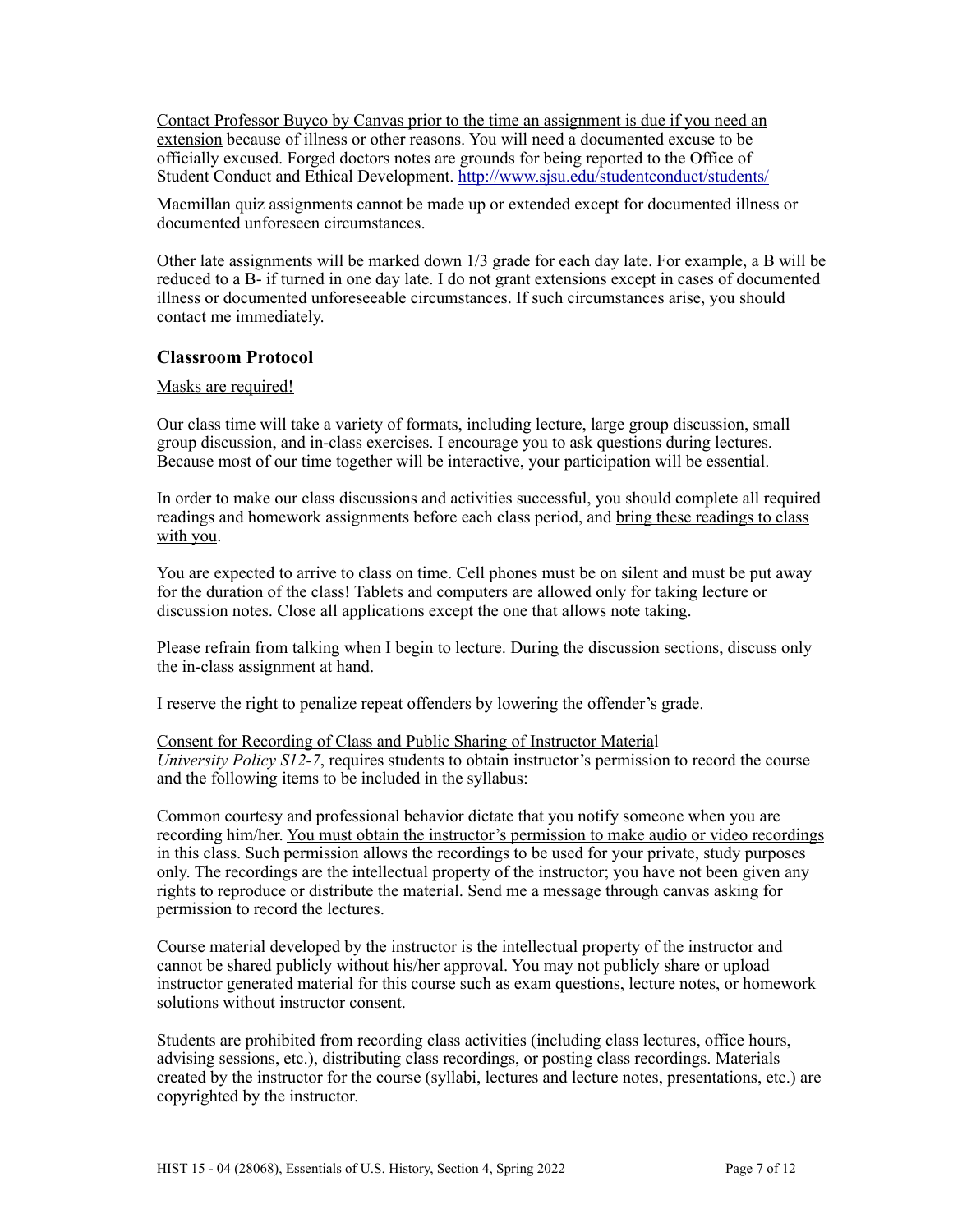*University policy (S12-7)* is in place to protect the privacy of students in the course, as well as to maintain academic integrity through reducing the instances of cheating. Students who record, distribute, or post these materials will be referred to the Student Conduct and Ethical Development office. Unauthorized recording may violate university and state law. It is the responsibility of students that require special accommodations or assistive technology due to a disability to notify the instructor.

# **University Policies**

# **General Expectations, Rights and Responsibilities of the Student**

As members of the academic community, students accept both the rights and responsibilities incumbent upon all members of the institution. Students are encouraged to familiarize themselves with SJSU's policies and practices pertaining to the procedures to follow if and when questions or concerns about a class arises. See University Policy S90–5 at http://www.sjsu.edu/senate/docs/S90-5.pdf. More detailed information on a variety of related topics is available in the SJSU catalog, at http://info.sjsu.edu/webdbgen/narr/catalog/rec-12234.12506.html. In general, it is recommended that students begin by seeking clarification or discussing concerns with their instructor. If such conversation is not possible, or if it does not serve to address the issue, it is recommended that the student contact the Department Chair as a next step.

# **Dropping and Adding**

Students are responsible for understanding the policies and procedures about add/drop, grade forgiveness, etc. Refer to the current semester's [Catalog Policies](http://info.sjsu.edu/static/catalog/policies.html) section at http://info.sjsu.edu/ static/catalog/policies.html. Add/drop deadlines can be found on the current academic year calendars document on the [Academic Calendars webpage](http://www.sjsu.edu/provost/services/academic_calendars/) at http://www.sjsu.edu/provost/services/ academic\_calendars/. The [Late Drop Policy](http://www.sjsu.edu/aars) is available at http://www.sjsu.edu/aars/policies/ latedrops/policy/**.** Students should be aware of the current deadlines and penalties for dropping classes.

Information about the latest changes and news is available at the [Advising Hub](http://www.sjsu.edu/advising/) at http:// www.sjsu.edu/advising/

# **Academic integrity**

Your commitment, as a student, to learning is evidenced by your enrollment at San Jose State University. The [University Academic Integrity Policy S07-2](http://www.sjsu.edu/senate/docs/S07-2.pdf) at http://www.sjsu.edu/senate/docs/ S07-2.pdf requires you to be honest in all your academic course work. Faculty members are required to report all infractions to the office of Student Conduct and Ethical Development. The [Student Conduct and Ethical Development website](http://www.sjsu.edu/studentconduct/) is available at http://www.sjsu.edu/ studentconduct/.

# **Campus Policy in Compliance with the American Disabilities Act**

If you need course adaptations or accommodations because of a disability, or if you need to make special arrangements in case the building must be evacuated, please make an appointment with me as soon as possible, or see me during office hours. [Presidential Directive 97-03](http://www.sjsu.edu/president/docs/directives/PD_1997-03.pdf) at http:// www.sjsu.edu/president/docs/directives/PD\_1997-03.pdf requires that students with disabilities requesting accommodations must register with the [Accessible Education Center](http://www.sjsu.edu/aec) (AEC) at http:// www.sjsu.edu/aec to establish a record of their disability.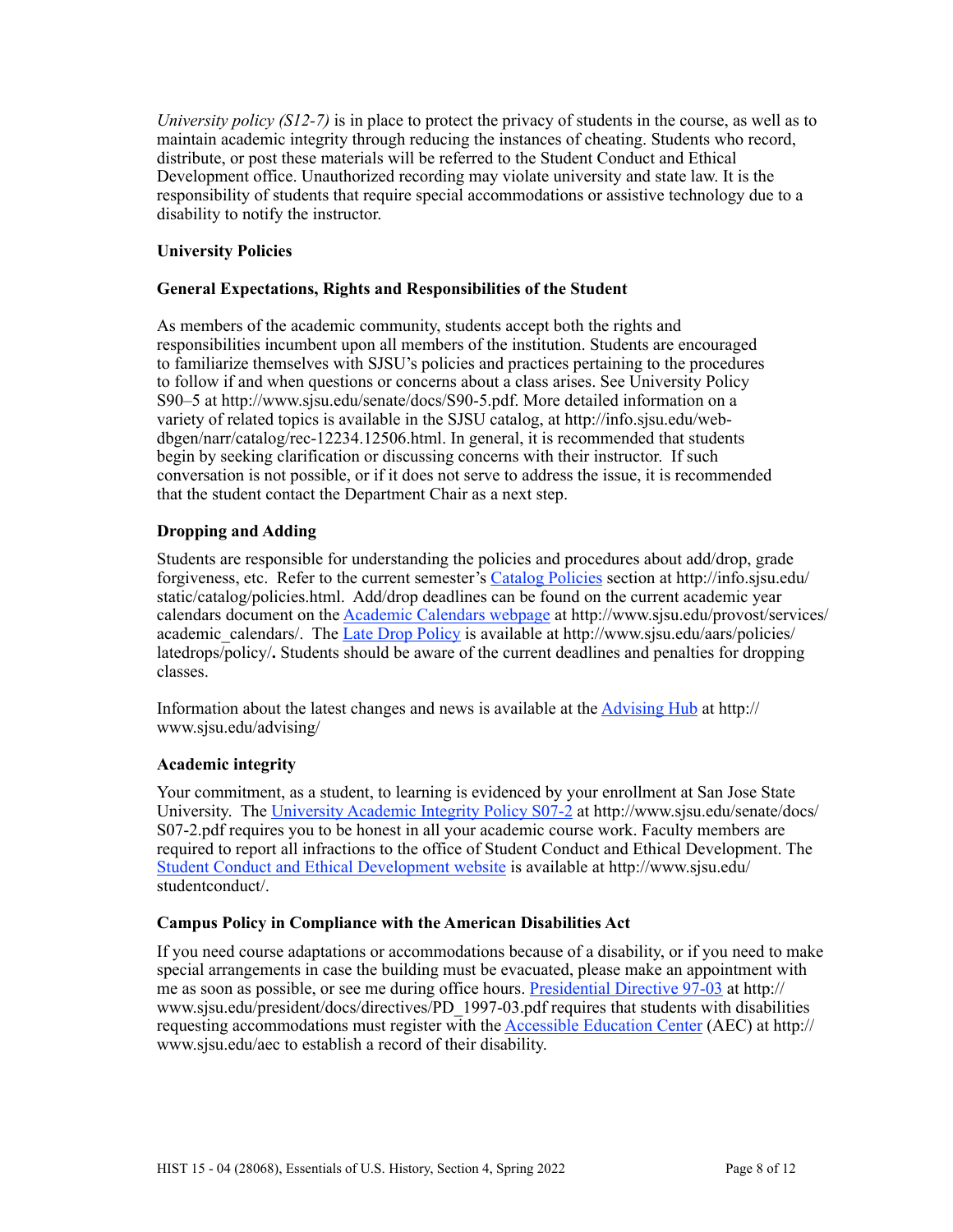### **Accommodation to Students' Religious Holidays**

San José State University shall provide accommodation on any graded class work or activities for students wishing to observe religious holidays when such observances require students to be absent from class. It is the responsibility of the student to inform the instructor, in writing, about such holidays before the add deadline at the start of each semester. If such holidays occur before the add deadline, the student must notify the instructor, in writing, at least three days before the date that he/she will be absent. It is the responsibility of the instructor to make every reasonable effort to honor the student request without penalty, and of the student to make up the work missed. See [University Policy S14-7](http://www.sjsu.edu/senate/docs/S14-7.pdf) at http://www.sjsu.edu/senate/docs/S14-7.pdf.

# **Student Technology Resources**

Computer labs for student use are available in the Academic Success Center at http:// www.sjsu.edu/at/asc/ located on the 1st floor of Clark Hall and in the Associated Students Lab on the 2nd floor of the Student Union. Additional computer labs may be available in your department/college. Computers are also available in the Martin Luther King Library. A wide variety of audio-visual equipment is available for student checkout from Media Services located in IRC 112. These items include DV and HD digital camcorders; digital still cameras; video, slide and overhead projectors; DVD, CD, and audiotape players; sound systems, wireless microphones, projection screens and monitors.

### **SJSU Peer Connections**

Peer Connections, a campus-wide resource for mentoring and tutoring, strives to inspire students to develop their potential as independent learners while they learn to successfully navigate through their university experience. You are encouraged to take advantage of their services which include course-content based tutoring, enhanced study and time management skills, more effective critical thinking strategies, decision making and problem-solving abilities, and campus resource referrals.

In addition to offering small group, individual, and drop-in tutoring for a number of undergraduate courses, consultation with mentors is available on a drop-in or by appointment basis. Workshops are offered on a wide variety of topics including preparing for the Writing Skills Test (WST), improving your learning and memory, alleviating procrastination, surviving your first semester at SJSU, and other related topics. A computer lab and study space are also available for student use in Room 600 of Student Services Center (SSC).

Peer Connections is located in three locations: SSC, Room 600 (10th Street Garage on the corner of 10th and San Fernando Street), at the 1st floor entrance of Clark Hall, and in the Living Learning Center (LLC) in Campus Village Housing Building B. Visit [Peer Connections website](http://peerconnections.sjsu.edu) at http://peerconnections.sjsu.edu for more information.

# **SJSU Writing Center**

The SJSU Writing Center is located in Clark Hall, Suite 126. All Writing Specialists have gone through a rigorous hiring process, and they are well trained to assist all students at all levels within all disciplines to become better writers. In addition to one-on-one tutoring services, the Writing Center also offers workshops every semester on a variety of writing topics. To make an appointment or to refer to the numerous online resources offered through the Writing Center, visit the [Writing Center website](http://www.sjsu.edu/writingcenter) at http://www.sjsu.edu/writingcenter. For additional resources and updated information, follow the Writing Center on Twitter and become a fan of the SJSU Writing Center on Facebook.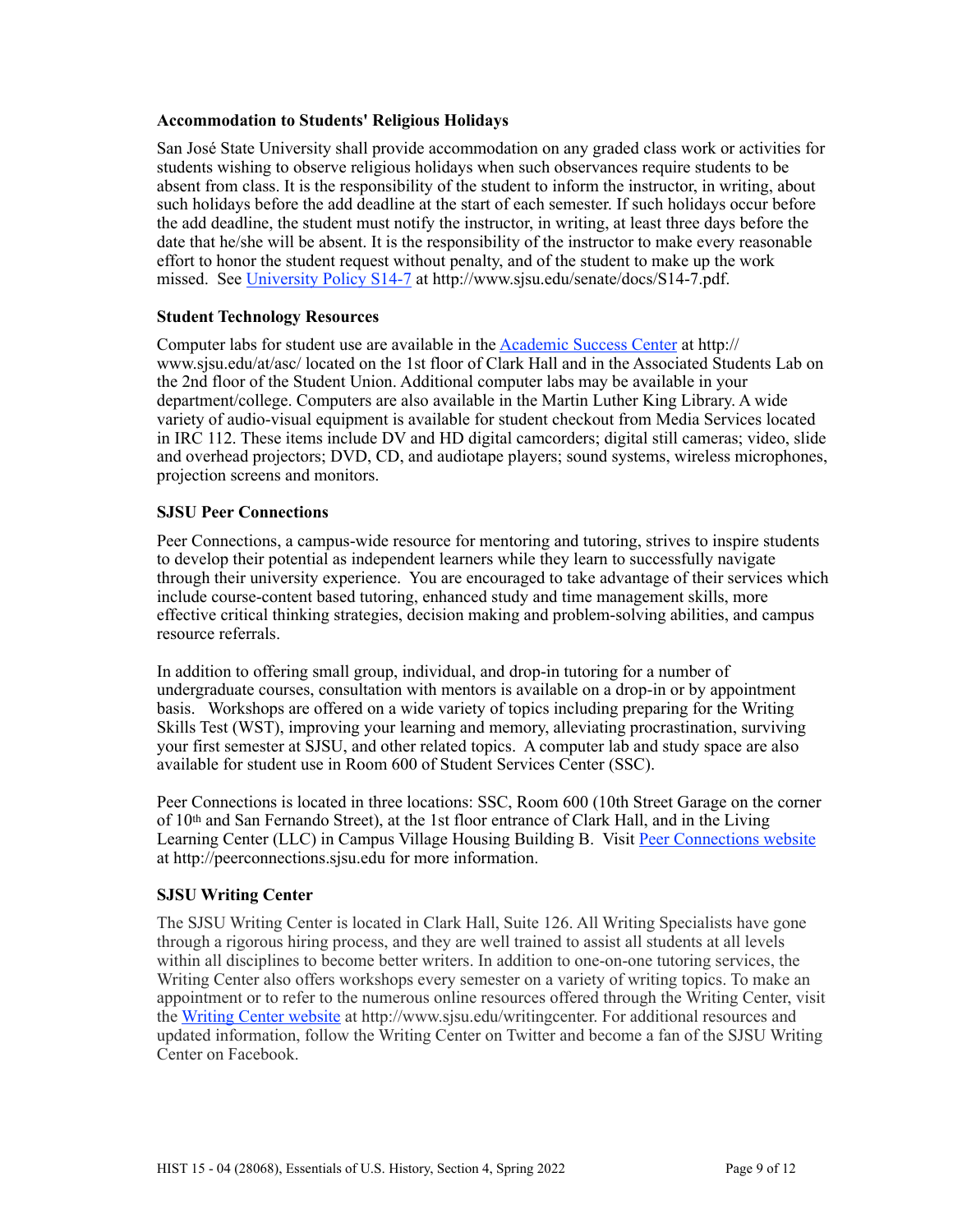# **Contacting Professor Buyco**

#### **All the information you need for the class will be available on Canvas.**

Additionally, I very rarely use MYSJSU Messaging to communicate with the class. Instead, I will make announcements on Canvas. Please make sure your Canvas notifications are set to notify you by email when I post announcements or send you Canvas messages.

**Canvas is the preferred method** of electronic communication. Because you are identified automatically, the usual business (email) formalities are waved.

I request that you **post a profile photo on Canvas**––this helps me learn who you are as a person. I will also learn your name more quickly. I will respond to your Canvas message within 48 hours.

Email

If you use have to use email for some reason, you must let me know what class and what section you are in.

Office Hours

I strongly encourage you to visit me during my office hours, (Zoom) especially now, as we are learning remotely. You are welcome to stop by for clarification on any course materials/concepts, further discussion of course topics, guidance as you prepare for upcoming assignments, questions about feedback on previous assignments, or just to check in. Please note that I do not provide reviews of material you missed due to absences (you can view the online videos, check with your classmates for notes if you are absent, or better yet, attend the Peer Connections Supplemental Instruction sessions).

# **Course Schedule**

*The schedule is subject to change with fair notice via email and in class.*

| <b>Week</b>    | Date             | <b>Topics, Readings, Assignments, Deadlines</b>                             |
|----------------|------------------|-----------------------------------------------------------------------------|
| 1              | W 1/26           | <b>Introduction</b>                                                         |
|                | F1/28            | <b>Reading/Assignments:</b> Week 1 Module                                   |
| $\overline{2}$ | $Su$ 1/30        | <b>The American Revolution</b><br><b>Reading/Assignments:</b> Week 2 Module |
|                | $M$ 1/31         | <b>Lecture/Discussion:</b> The American Revolution                          |
|                | W <sub>2/2</sub> | <b>Lecture/Discussion:</b> The American Revolution                          |
| 3              | $Su$ 2/6         | <b>Founding of the Nation</b><br><b>Reading/Assignments: Week 3 Module</b>  |
|                | M <sub>2/7</sub> | <b>Lecture/Discussion:</b> Founding of a Nation                             |
|                | W 2/9            | <b>Lecture/Discussion:</b> Founding of a Nation                             |

#### Table 2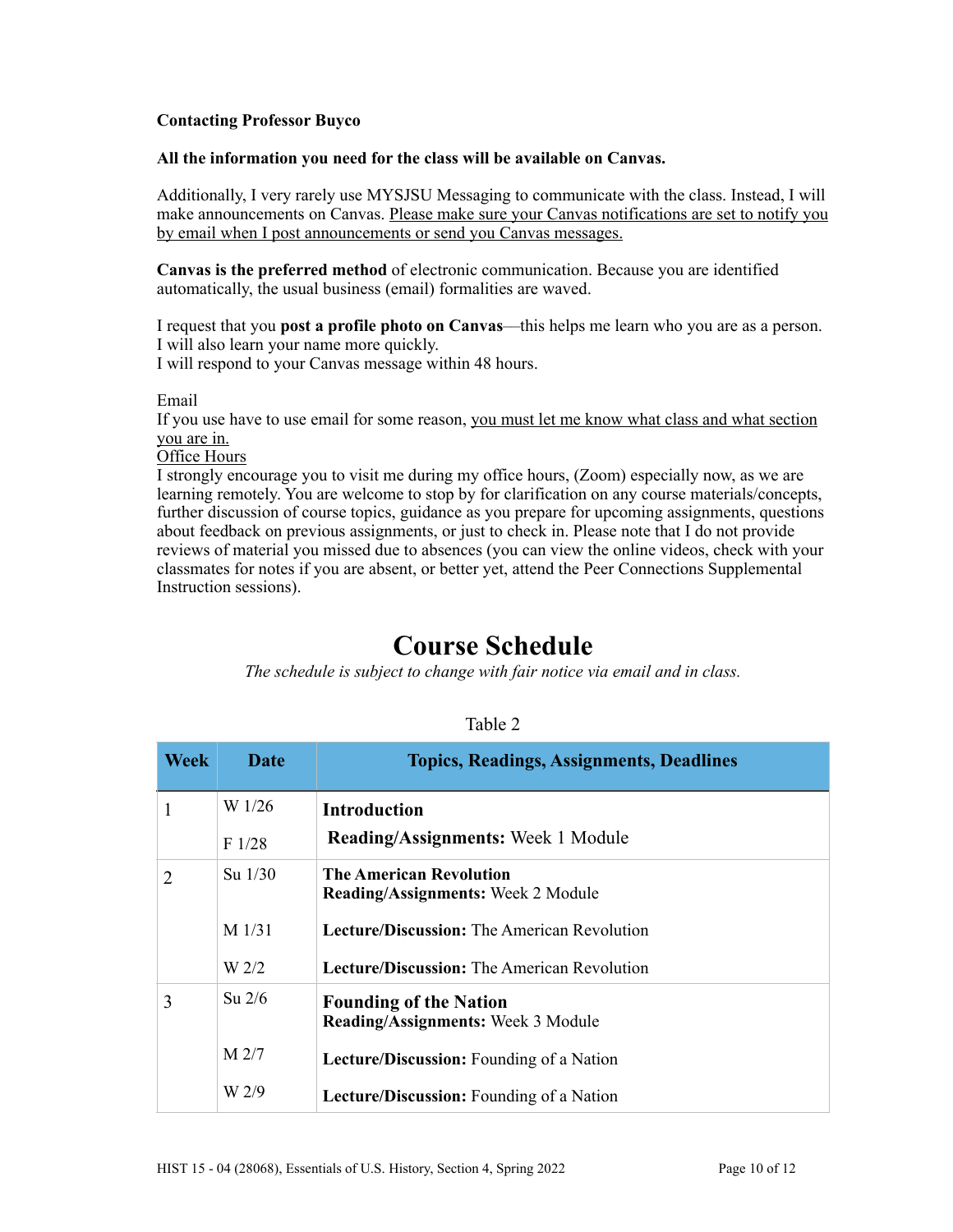| <b>Week</b>    | <b>Date</b>      | <b>Topics, Readings, Assignments, Deadlines</b>                                                   |
|----------------|------------------|---------------------------------------------------------------------------------------------------|
| $\overline{4}$ | Su 2/13          | <b>Securing the Republic/Market Revolution</b><br>Reading/Assignments: Week 4 Module              |
|                | $M$ 2/14         | Lecture/Discussion: Securing the Republic                                                         |
|                | W 2/16           | Lecture/Discussion: The Market Revolution, 1800-1840                                              |
| 5              | Su 2/20          | <b>Democracy in America/Reform Impulse</b><br><b>Reading/Assignments: Week 5 Module</b>           |
|                | $M$ 2/21         | Lecture/Discussion: Democracy in America 1815-1840                                                |
|                | W 2/23           | Lecture/Discussion: Abolitionism                                                                  |
| 6              | $Su$ 2/27        | <b>Reform Impulse and Manifest Destiny</b><br>Reading/Assignments: Week 6 Module                  |
|                | M 2/28           | <b>Lecture/Discussion:</b> Women's Movement/War with Mexico                                       |
|                | W <sub>3/2</sub> | Lecture/Discussion: Frederick Douglass<br><b>Quiz</b> Narrative of the Life of Frederick Douglass |
| 7              | Su $3/6$         | The Civil War and Reconstruction, 1860-1877<br>Reading/Assignments: Week 7 Module                 |
|                | M 3/7<br>W 3/9   | Lecture/Discussion: The Civil War, 1861-1865                                                      |
|                |                  | Lecture/Discussion: Reconstruction, 1865-1877                                                     |
| 8              | Su 3/13          | The Gilded Age and the Progressive Era, 1877-1914<br>Reading/Assignments: Week 8 Module           |
|                | $M$ 3/14         | Lecture/Discussion: The Gilded Age                                                                |
|                | W 3/16           | <b>MIDTERM</b> (American Revolution through Reconstruction) Bring<br>Large, New & Clean Greenbook |
| 9              | Su 3/20          | <b>Progressive Era/WWI</b><br>Reading/Assignments: Week 9 Module                                  |
|                | M 3/21           | Lecture/Discussion: The Progressive Era                                                           |
|                | W 3/23           | Lecture/Discussion: WW1                                                                           |
| 10             | M 3/28-<br>F 4/1 | <b>Spring Break</b>                                                                               |